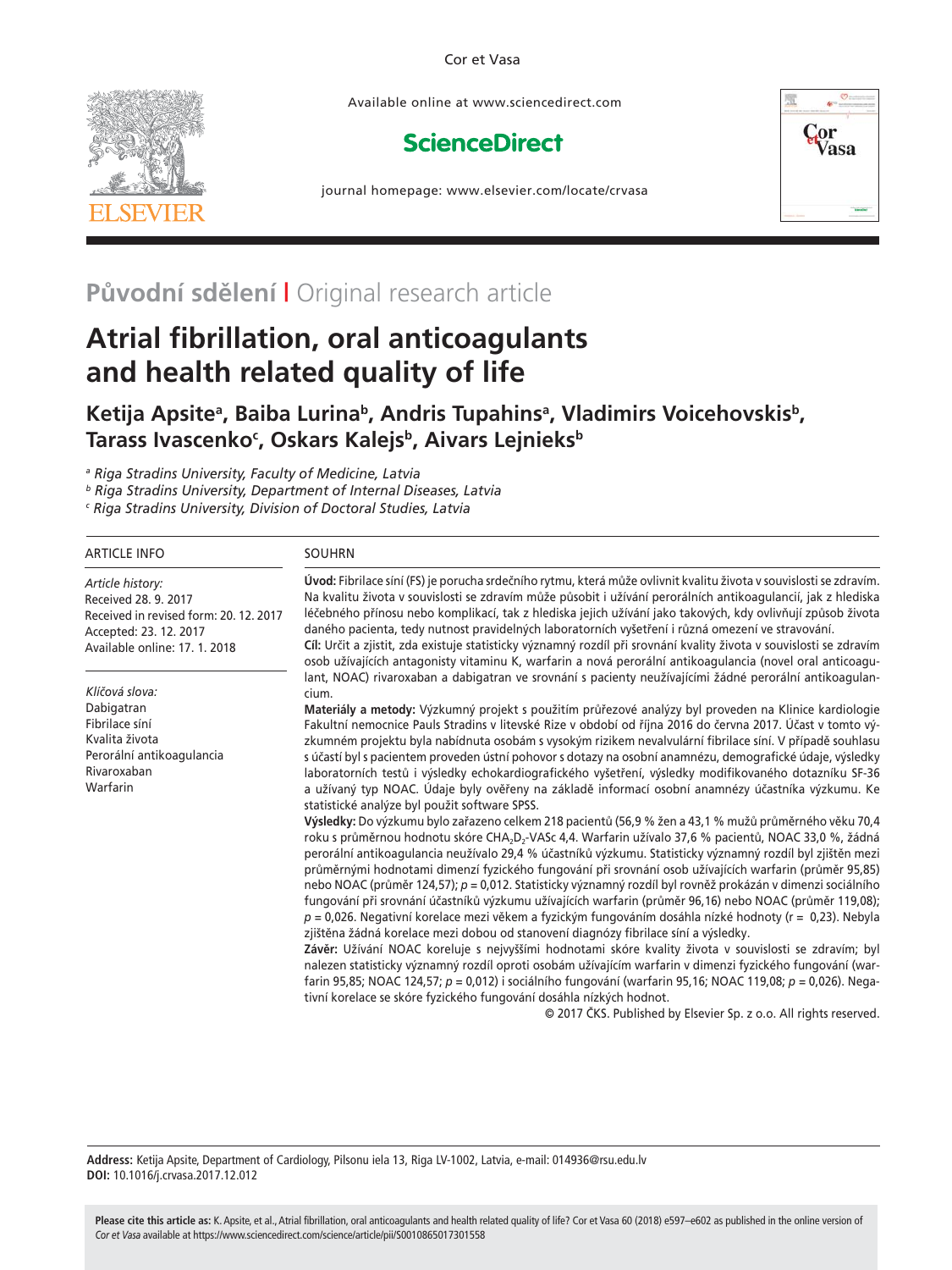#### ABSTRACT

Introduction: Atrial fibrillation (AFib) is a disease that can influence the health related quality of life. Also oral anticoagulants can influence it both because of its therapeutic benefits or complications as well as how the anticoagulant usage influence the person's life style by regular laboratory test necessity or diet restrictions. Aim: Determine and analyze whether there is a statistically significant difference comparing health related quality of life between K vitamin antagonist, warfarin, users, novel anticoagulant (NOAC), rivaroxaban, dabigatran, users and patients, who do not use any kind of oral anticoagulant. **Materials and methods:** A cross-sectional analytic research was made in Pauls Stradins Clinical university hospital, Center of Cardiology in Riga, Latvia during the time period from October 2016 till June 2017. Persons with high-risk non-valvular atrial fibrillation were offered to participate in this research. If the person agreed, an oral interview with questions about disease anamnesis, demographic data, laboratory test results, echocardiography results, modified SF-36 survey, used oral anticoagulant type was held. Data were precised with the help of the case anamnesis information. For statistical data analysis were used SPSS Statistics database. **Results:** Altogether 218 patients were enrolled, of which 56.9% were female and 43.1% – male, mean age – 70.4 years, mean CHA<sub>2</sub>D<sub>2</sub>-VASc score – 4.4. Warfarin used 37.6%, 33.0% – novel oral anticoagulants, but 29.4% did not use any kind of oral anticoagulant. A statistically significant difference was discovered between the mean ranks in physical functioning sections comparing warfarin (mean rank 95.85) with NOACs (mean rank 124.57);  $p = 0.012$ . Also a statistically significant difference was in social functioning comparing warfarin (mean rank 96.16) with NOACs (mean rank 119.08);  $p = 0.026$ . Age had low negative correlation  $(r = -0.23)$  with physical functioning. Duration of atrial fibrillation diagnosis did not have correlations with the results. **Conclusion:** NOAC usage correlates with the best health related quality of life scores, gaining a statistically significant difference compared to warfarin users in physical functioning (warfarin – 95.85, NOACs – 124.57;  $p = 0.012$ ) and social functioning mean ranks (warfarin – 95.16, NOACs – 119.08;  $p = 0.026$ ). Age had low negative correlation with physical functioning scores. *Keywords:* Atrial fibrillation Dabigatran Oral anticoagulants Quality of life Rivaroxaban Warfarin

# **Introduction**

Atrial fibrillation is a disease that can negatively influence the quality of life [1]. In order to avoid new paroxysm patients have to try not to face provoking factors such as psychic stress, physical exertion, tiredness, coffee drinking, infections, alcohol consumption and many more [2]. Also these persons are in a higher risk group for developing thrombus in left atrial and therefor being predisposed for thromboembolism [3].

In 1954 warfarin was approved for medical usage [4] and new opportunities were opened for ischemic stroke prophylaxis for atrial fibrillation patients. Warfarin reduced the stroke risk by more than two thirds compared with no therapy or aspirin control group [5].

Nowadays it is calculated that in United Kingdom as much as estimate of 1% of all the population and 8% from all the persons over 80 years are using warfarin [4]. Warfarin is a K vitamin antagonist that inhibits the coagulation cascade in indirect path. Knowing that many of our daily used foods contain K vitamin, such as olive oil and many green leafy vegetables, oats and whole wheat [6], it is rather hard to precisely calculate how the coagulation cascade could be influenced by taking warfarin. For this reason, AFib patients that use warfarin daily are requested to make dietary limitations, excluding foods that contain large amounts of K vitamin. It is known that K vitamin intake lowering to 80% could increase the International Normalized Ratio (INR) by almost 30%. Respectively 100 microg increase of K vitamin daily can reduce INR by 0.2. [7]. Because of the narrow therapeutic range, and how easily diet can affect the INR warfarin may not reach its therapeutic range and predispose to thrombus development or, contrary, lead to warfarin overdose. For this reason, frequent INR monitoring is necessary.

For more than 50 years warfarin was the only used oral anticoagulant for atrial fibrillation therapy, when novel anticoagulants (NOACs) were introduced to society and new perspectives for atrial fibrillation treatment were found. In Latvia the most common ones that are used are dabigatran and rivaroxaban. Dabigatran received marketing authorization in Europe in March 2008 [8] and rivaroxaban that receive its marketing authorization in September 2008 [9]. In these nine years novel oral anticoagulants have gained good recognition and their use have increased from 0% in 2010 to 14.7% in 2016 among AFib patients [10]. NOAC users do not need regular anticoagulation monitoring [11], diet limitations and they have shown 10% lower mortality scores compared to warfarin [12]. But as a potential downside is the fact, that NOACs do not have an antidote, if the patient suffers from major bleeding event.

All of these aspects have the potential to influence health related quality of life for high risk atrial fibrillation patients.

## **Aim**

The aim of the study is to determine and analyze whether there is a statistically significant difference comparing health related quality of life sections between K vitamin antagonist, warfarin, users and NOAC, rivaroxaban, dabigatran, users.

# **Materials and methods**

This cross-sectional analytic research was made in Pauls Stradins Clinical university hospital, Center of Cardiology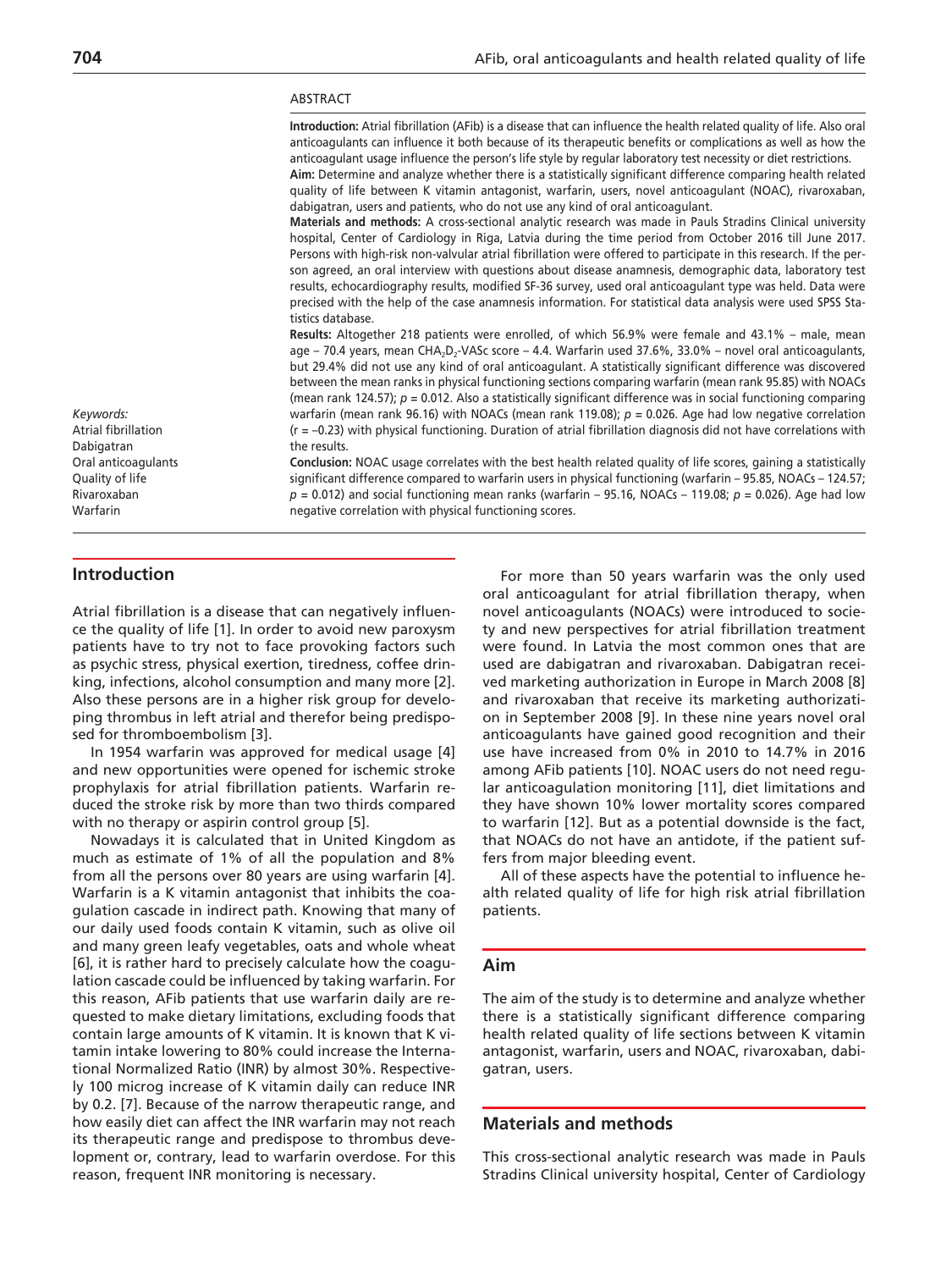| Table 1 - Gender distribution among study groups. |             |            |  |  |  |
|---------------------------------------------------|-------------|------------|--|--|--|
|                                                   | Women, %, n | Men, %, n  |  |  |  |
| Warfarin users                                    | 57.3% (47)  | 42.7% (35) |  |  |  |
| <b>NOAC</b> users                                 | 51.4% (37)  | 48.6% (35) |  |  |  |
| None oral anticoagulants                          | 62.5% (40)  | 37.5% (24) |  |  |  |

| Table 2 - Study group characteristics.       |                   |  |  |  |
|----------------------------------------------|-------------------|--|--|--|
| <b>Variables</b>                             | $No = 218$        |  |  |  |
| Female, n                                    | 124               |  |  |  |
| Male, n                                      | 94                |  |  |  |
| Mean age, years                              | 70.4 (SD 9.8)     |  |  |  |
| Hypertension, %                              | 82.0              |  |  |  |
| Chronic heart failure, %                     | 64.0              |  |  |  |
| Percutaneous coronary intervention, %        | 13.5              |  |  |  |
| Cerebral infarction, %                       | 14.6              |  |  |  |
| Artificial cardiac pacemaker, %              | 21.9              |  |  |  |
| Cardiomyopathy, %                            | 45.6              |  |  |  |
| Coronary heart disease, %                    | 47.2              |  |  |  |
| Paroxysmal AFib, %                           | 22.1              |  |  |  |
| Persistent AFib, %                           | 45.0              |  |  |  |
| Permanent AFib, %                            | 32.9              |  |  |  |
| LVEF, %                                      | 54.7 (SD 11.7)    |  |  |  |
| LA, mm                                       | 45.6 (SD 8.1)     |  |  |  |
| LAVI, $ml/m2$                                | 42.6 (SD 14.3)    |  |  |  |
| CHA <sub>2</sub> DS <sub>2</sub> -VASc score | 4.4 (SD 1.6)      |  |  |  |
| <b>HAS-BLED</b> score                        | $2.6$ (SD 1.3)    |  |  |  |
| <b>ORBIT score</b>                           | $1.7$ (SD $1.6$ ) |  |  |  |
| <b>ATRIA</b> score                           | 6.3(2.6)          |  |  |  |

| Table 3 - Mean laboratory test results.   |                   |  |
|-------------------------------------------|-------------------|--|
| Leukocyte, x 10 <sup>9</sup> /L           | 8.2 (SD 5.11)     |  |
| Erythrocyte, $\times$ 10 <sup>12</sup> /L | 4.65 (SD 0.66)    |  |
| Hemoglobin, g/L                           | 128.22 (SD 27.40) |  |
| Hematocrit, %                             | 40.42 (SD 5.38)   |  |
| APTT, s                                   | 41.57 (SD 14.66)  |  |
| <b>INR</b>                                | $1.67$ (SD 0.96)  |  |
| <b>ALAT U/L</b>                           | 29.99 (SD 19.27)  |  |
| <b>ASAT U/L</b>                           | 31.39 (SD 17.88)  |  |
| Glucose, mmol/L                           | $6.65$ (SD 2.01)  |  |
| Creatinine, mmol/L                        | 96.96 (SD 47.02)  |  |
| Potassium, mmol/L                         | 4.44 (SD 0.56)    |  |
| Triglycerides, mmol/L                     | 1.42 (SD 0.70)    |  |
| Cholesterol, mmol/L                       | 4.39 (SD 1.41)    |  |
| HDL, mmol/L                               | 1.26 (SD 0.36)    |  |
| LDL, mmol/L                               | 2.53 (SD 1.05)    |  |
| CRO, mg/L                                 | 13.03 (SD 38.16)  |  |

in Riga, Latvia during the time period from October 2016 till June 2017.

# **Inclusion criteria:**

- person is at least 18 years old;
- person is a non-valvular (as defined by European Society of Cardiology [13]) high-risk atrial fibrillation patient at least in one of the risk evaluation scores (CHA<sub>2</sub>D<sub>2</sub>-VASc score for men more or equal to 2, for woman more or equal to 3; HAS-BLED score more or equal to 3, ORBIT score more or equal to 4, ATRIA score more or equal to 6);
- person agreed to participate in this research and confirmed it with signing the consent agreement;
- person during the questioning time is full conscious.

# **Exclusion criteria:**

- patient use oral anticoagulants for any other reason that is not atrial fibrillation;
- person did not agree to participate in this research.

This research was made by selecting participants that meets the inclusion criteria in Latvia's Cardiology center during their hospitalization time.

Patients were asked whether they agree to participate in this research. If the answer was positive, the survey was collected with oral interview. Demographic data, disease anamnesis was obtained, laboratory test results, echocardiography results were specified. Patients were asked about the medication that they use daily and short form modified SF-36 questioner.

SF-36 is a health related patient-reported health survey that reviews the quality of life in different sections of functioning. In this research the SF-36 survey was modified for a better suitability for atrial fibrillation patients, excluding some of the sections. Final version of the modified SF-36 questioner included 16 questions that taps seven health concepts: physical functioning, role limitations due to physical health problems, role limitations due to personal or emotional problems, emotional well-being, social functioning, energy-fatigue and general health perception. If some of the questions were not clear, the questions were explained and clarified, so that the patient would understand the meaning of these questions.

All of the answers were transformed in percentage terms, preferable being higher percentage score.

A part of the survey was filled by examining the patient's case history during his hospitalization time.

All obtained data were collected with MS Excel program and for statistical analysis SPSS Statistics was used. Collected data were processed, using the percentage frequency distributions, standard deviations, analysis of variance, x test, statistical reliability (*p* value) and Kruskall- -Wallis H-test.

# **Results**

A total of 218 patients were included in this study, of which 56.9% were female and 43.1% male, the average age was 70.4 (SD 9.8) years (Table 1). The main study group characteristics can be seen in Table 2 and 3. From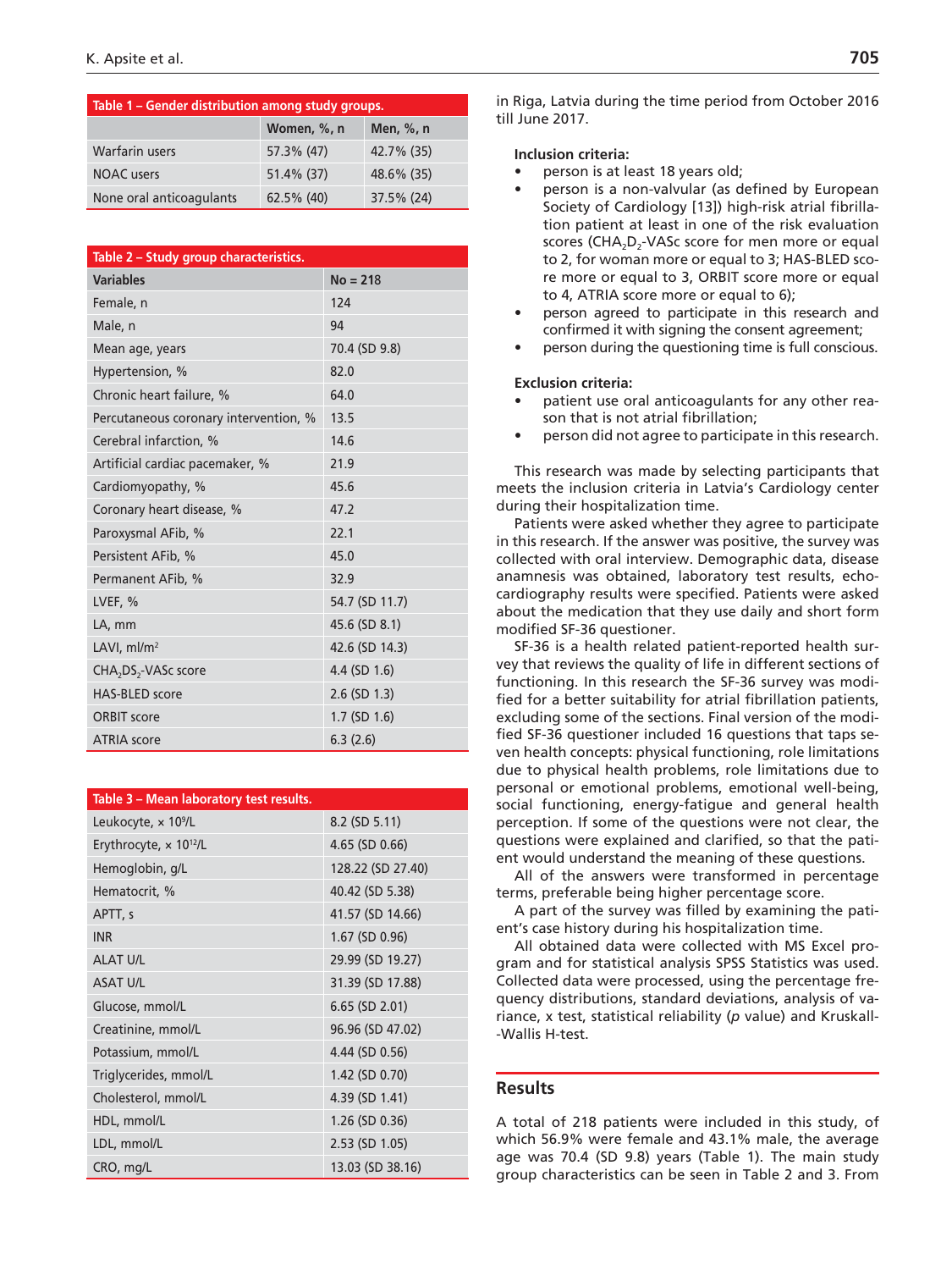

**Fig. 1 – SF-36 survey's physical functioning score in all the study groups.** \* Oral anticoagulant.

all the patients the majority for ischemic stroke prophylaxis used warfarin (37.6%) with the mean age 71.1 (SD 9.4) years, 33.0% used NOACs with the mean age 67.9 (SD 11.1) years, but 29.4%, with the mean age 72.4 (SD 8.3), years did not use any kind of anticoagulant.

The mean scores of the modified SF-36 questioner are presented in Table 4.

For health related quality of life analysis between the groups Kruskall-Wallis H-test was performed, because the groups did not have standard normal distribution.

During the statistical analysis, it was discovered that there is a statistically significant difference between all three study groups comparing physical functioning (*p* = 0.016) and social functioning ( $p = 0.026$ ) areas.

Examining closer physical functioning area, there was a statistically significant difference comparing warfarin users with NOAC users, warfarin users scoring mean rang of 95.85, but NOAC users scoring 124.57, *p* = 0.012 (Fig. 1).

Examining closer social functioning scores in all three study groups, there was a statistically significant difference also between warfarin and NOAC user group, where in warfarin group the mean rank was 95.16, but NOAC  $-119.08$ ,  $p = 0.026$  (Fig. 2).

In the rest 5 areas there was not found a statistically significant difference between the groups, although in the examined areas NOAC users scored the best scores, following with the study group of patients, who did not use any kind of oral anticoagulant for ischemic stroke prophylaxis and the least scores showing warfarin users (Table 4).

It was found that the age had a low negative correlation with the physical functioning  $(r = -0.23; p = 0.001)$ . There was no correlation with the AFib diagnosis duration with the health related quality of life scores.

Considering that majority of Afib patients are polymorbid, we aimed to establish whether the study groups have differences in the baseline parameters of other comorbidities. It was concluded that the only diagnosis prevalence that had a statistically significant difference among groups was anamnesis of old myocardial infarction. Thus, the presence of this diagnosis did not have influence on the answers given for HRQOL evaluation questions.

All other diagnosis between the groups had similar prevalence among all study groups without a statistically significant difference, yet there was found that some of these diagnoses did influence the HRQOL. It was conclu-

| Table 4 – The modified SF-36 quality of life scores across all study groups. |                                 |                                     |                              |  |  |  |
|------------------------------------------------------------------------------|---------------------------------|-------------------------------------|------------------------------|--|--|--|
| SF-36 scale                                                                  | <b>NOAC</b> users<br>$(n = 71)$ | <b>Warfarin users</b><br>$(n = 72)$ | No OAC therapy<br>$(n = 63)$ |  |  |  |
| General health, %                                                            | $45 \pm 25$                     | $37 \pm 25$                         | $46 \pm 29$                  |  |  |  |
| Physical functioning, %                                                      | $75 \pm 26$                     | $59 \pm 35$                         | $65 \pm 35$                  |  |  |  |
| Role limitations due to physical health problems, %                          | $65 \pm 48$                     | $46 \pm 50$                         | $51 \pm 50$                  |  |  |  |
| Emotional well-being, %                                                      | $76 \pm 15$                     | $73 \pm 18$                         | $74 \pm 21$                  |  |  |  |
| Social functioning, %                                                        | $79 \pm 24$                     | $66 \pm 31$                         | $75 \pm 30$                  |  |  |  |
| Role limitations due to personal or emotional problems, %                    | $68 \pm 47$                     | $52 \pm 50$                         | $58 \pm 50$                  |  |  |  |
| Energy-fatique, %                                                            | $57 \pm 22$                     | $49 \pm 25$                         | $53 \pm 25$                  |  |  |  |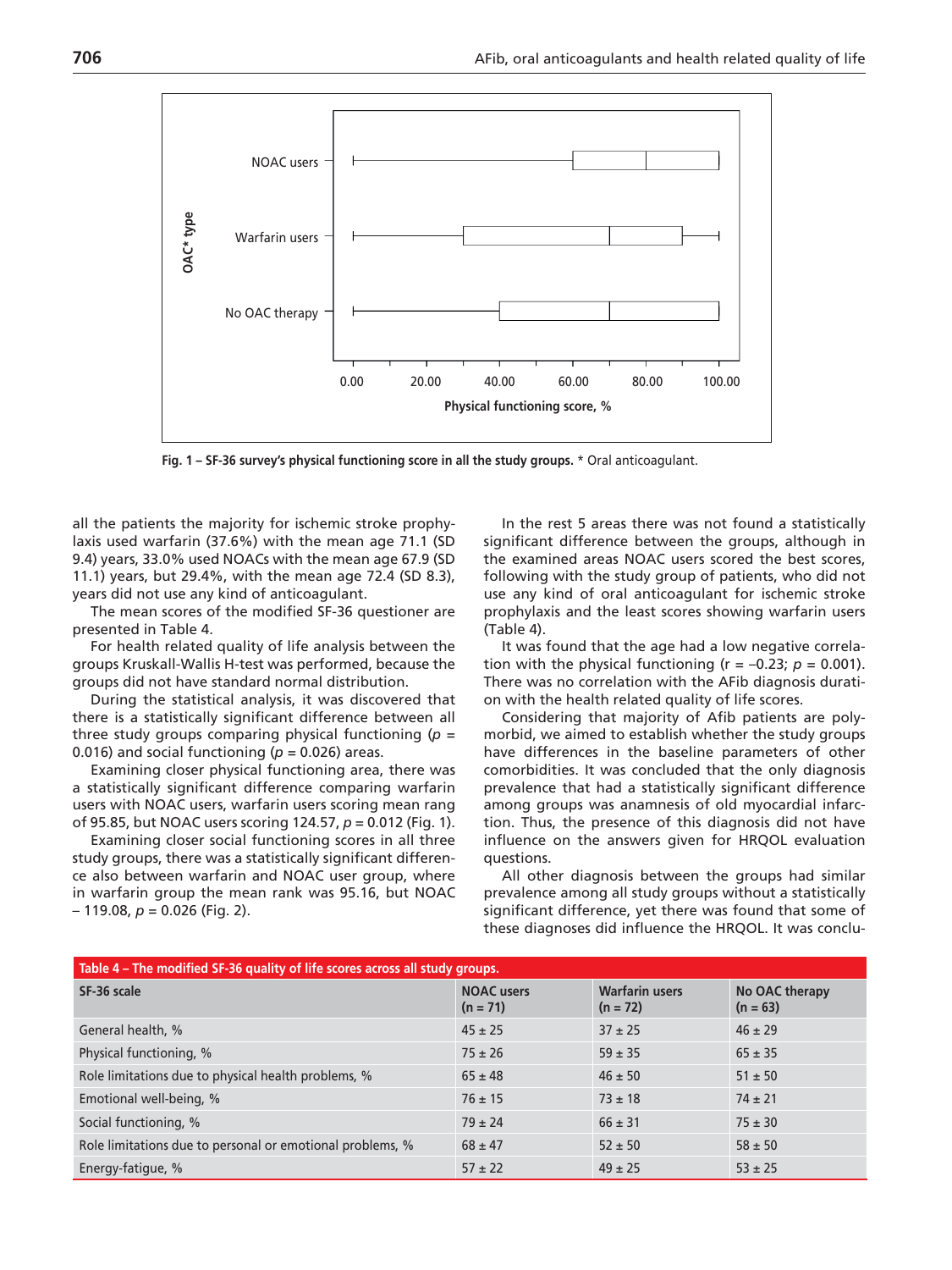

**Fig. 2 – SF-36 survey's social functioning score in all the study group.** \* Oral anticoagulant.

ded that anamnesis of cerebral infarction had low negative correlation with physical function scores ( $r = -0.27$ ) and energy-fatigue ( $r = -0.28$ ). Chronic heart failure had low negative influence on the scores of role limitations due to physical health problems ( $r = -0.21$ ). Cardiomyopathy had low negative correlation on role limitations due to personal or emotional problems ( $r = -0.22$ ) and emotional well-being ( $r = -0.24$ ). This information is valuable from the aspect of how separate diseases influence the HRQOL, but taking into count that the distribution of these diagnosis were equally among the groups, it should have not influence the acquired results.

Examining whether other cardiovascular drug usage, such as antiarrhythmics, antihypertensive drugs, cholesterol-lowering medication and other types, had influence on quality of life it was found that diuretic usage had a low negative correlation with energy-fatigue level ( $r =$ –0.25), but among all three studies groups the frequencies for diuretic usage were similar without a statistically significant difference.

## **Discussion**

Quality of life is a very significant factor that also influences the choice of the most suitable medication together with other benefits that a medication can offer. Although it is known that NOACs have many benefits over warfarin, for example, they reduce stroke and systemic embolic event rate by 19% compared to warfarin [12], they also have shown themselves as oral anticoagulants, that does influence most positively the health related quality. In recent years researchers have started to draw more attention to this aspect, evaluating the potential benefits on health related quality of life for AFib patients that use oral anticoagulants. Comparing our results to other preexisted researches, the results were similar. There have been researches where the results have been almost the same as in this study. Both researches state that at baseline NOAC users score better results than warfarin users [14]. But in this research we have found statistically significant difference in separate section. Also there have been studies, where warfarin was compared with dabigatran separately, but in those studies was not found any statistically significant difference [15]. It has also been showed that rivaroxaban usage does improve the quality of life over the period of 12 months [16].

If we look separately at warfarin users and patients that did not use any kind of oral anticoagulants the results were the same as in other researches. Neither do older studies [17] nor the newer ones [18] show statistically significant difference between the groups.

We can conclude that in this research the results are similar to other researches, but in separate sections it shows a statistically significant difference between warfarin users and NOAC users.

All this knowledge opens new opportunities for the most suitable medication selection, so the patient could gain the most of it. In other words, the chosen therapy would not only have the best therapeutic results, but also would offer a better quality of life.

The fact that age had a low negative correlation with physical functioning have been the same as in other similar researches, where cardiologic patients with cardiac pacemaker were studied, where age negatively correlated with functional capacity [19].

Although we know that usage of the majority of other cardiac medication groups does not correlate with a change in HRQOL in this study, we cannot exclude the possibility, that if looked on each group and the drugs, that are included in these groups, separately, there could be an impact on the quality of life evaluations.

We can conclude that the health-related quality of life for AFib patients is influenced by many factors and one of them is also the oral anticoagulant type.